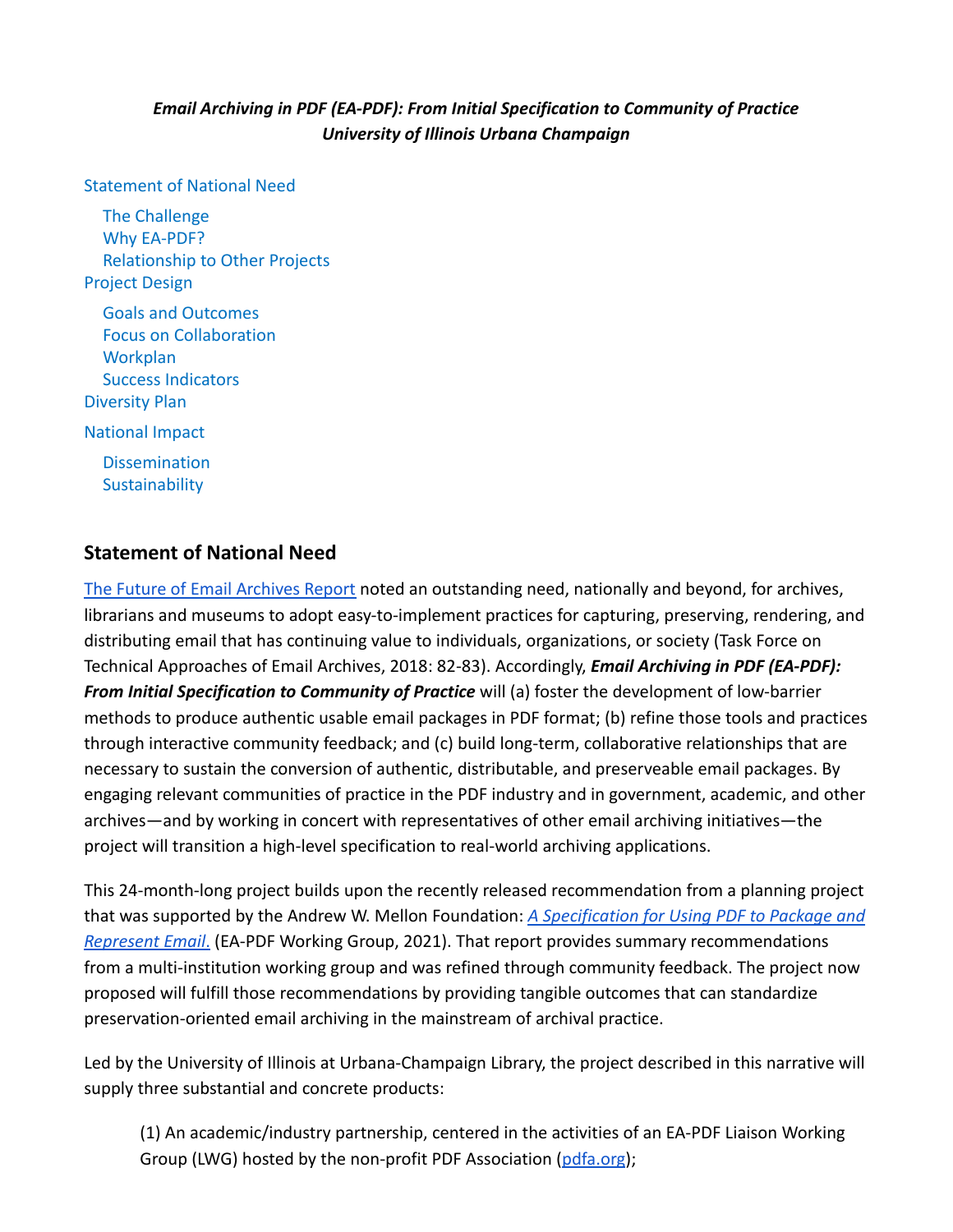(2) A detailed technical specification for the proposed EA-PDF (**E**mail **A**rchiving in **PDF**) file format, including requirements for EA-PDF viewing software and implementer guidance; and (3) A proof-of-concept, open-source EA-PDF writer.

### <span id="page-1-0"></span>*The Challenge*

As a means of communication, email is ubiquitous (Prom, 2018: 4). As a result, it is often the only evidence of a transaction or interaction between individuals. Traditionally, an email message has been accepted as evidence in court if its provenance could be proven to a judge (Pratt, n.d.). Yet email is surprisingly easy to forge. Techniques for altering the metadata used to establish the provenance and authenticity of an email message are common and sophisticated. It is therefore critical that the file formats used to instantiate representations of email outside of their original systems capture and retain the metadata necessary to demonstrate trustworthiness (Johnson and Wyatt, 2020).

Like email, PDF is ubiquitous. Unlike email, it is defined by an ISO standard (ISO 32000) and employed worldwide to capture a wide variety of source document formats in a platform-independent manner. Today, almost every email client includes the ability to save email messages as a PDF file. Unfortunately, none do so in a manner that retains email structures or metadata proving message authenticity. Such outputs are 'like digital paper:' versions of the messages lacking an audit trail but that lack many of email's core attributes (EA-PDF Working Group: 7; Task Force on Technical Approaches for Email Archives: 12). There is a better way.

### <span id="page-1-1"></span>*Why EA-PDF?*

Email technology does not include a concept of a "native" email presentation; preservation outside the source systems implies some degree of transformation. PDF, on the other hand, is a format that is broadly adopted for presentation and preservation purposes, prevalent in business and industry, and with viewers installed on the operating systems of most consumer computers and handheld devices.

While emails can be exported, stored, and preserved in something approaching their native formats (for example, PST, MBOX, or EML files), those files are typically rendered and viewed with email software. For security and other reasons, many people will not be comfortable importing others' archived email into their own email client or system. Likewise, most repository software does not natively display these formats. Well-considered packaging and representation of email using PDF can provide a straightforward, ubiquitous, and highly secure way to access and view archived messages, complementing preservation approaches such as those treated at length in the Future of Email Archiving Report (Task Force on Technical Approaches for Email Archives: 57-75).

While sometimes underappreciated as such, PDF is a natural target format for email preservation. Existing package structures, such as MBOX, reflect application‐specific features, and content cannot be easily rendered outside of an email client environment. Domain‐specific tools rely on internal databases and are not preservation solutions. PDF, on the other hand, is a supported file format in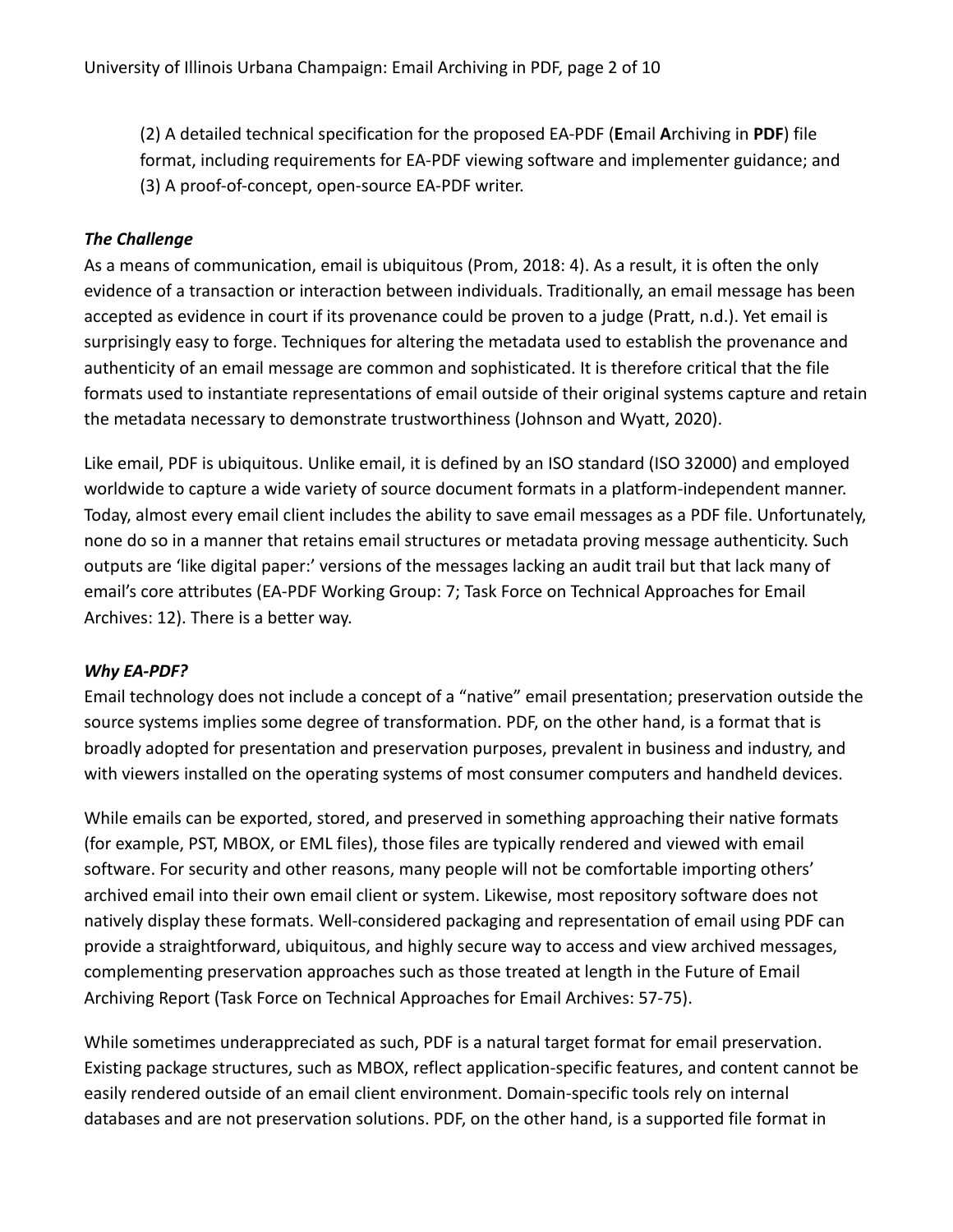most existing preservation repositories and digital libraries. In addition to its familiar page rendering capability, PDF is a highly structured and documented container format supporting dozens of document-specific features and capabilities. PDF technology represents, effectively, a platform‐independent free‐form database with built-in support for XMP (Extensible Metadata Packaging). These qualities explain its broad appeal and implementation, as well as its suitability for packaging metadata together with visual content. Relevant archives user communities, including local, state, and federal archives, as well as museum archives, university archives, and special collection units, have requested PDF‐based archiving options for email (Task Force on Technical Approaches for Email Archives: 82-83).

Invented by Adobe Systems in 1993 and an ISO standard since 2008, PDF technology is broadly adopted worldwide, and benefits from a robust vendor community and mature tools. The format includes support for redaction, attachments, navigation, accessibility, encryption, digital signature technology and more, features that are available to the EA-PDF specification and that can benefit email archiving efforts. Unlike native email formats, PDF includes support for describing the contents of PDF files using XML-based XMP metadata technology. Desktop and mobile viewers are freely available and are typically built into web browsers, making PDF an ideal format for disseminating static information.

### <span id="page-2-0"></span>*Relationship to Other Projects*

As noted elsewhere, the community has developed migration-based email archiving workflows, which typically convert email to MBOX or a domain-specific XML format (Smithsonian Institution Archives 2017). These workflows are labor intensive, depending on multiple tools, many of which are specific to the archival community (Task Force on Technical Approaches for Email Archives: 69-74). Conversion to MBOX or XML may not leave an archival repository with a copy of the emails that can be easily rendered or distributed. EA-PDF offers a means to address that gap, and this project seeks to develop a solution that can be integrated with existing email archiving tools, such as ePADD and RATOM (Schneider, Chan, and Edwards 2017; Lee and Woods 2020), with representatives from both projects serving on the advisory board for this one. Likewise, the work to be completed in this project complements the grants being funded by the Email Archives, Building Capacity EA-PDF advisory board and Community Project [\(https://emailarchivesgrant.library.illinois.edu/blog/\)](https://emailarchivesgrant.library.illinois.edu/blog/)

Although libraries and educational institutions are examples of organizations interested in archiving email, government agencies in particular would benefit from a manageable and easily-repeatable email-to-PDF pathway. There are billions of emails at the local, state, and federal level eligible for permanent (or at least long-term) retention residing on email servers and in other systems devoid of substantial digital preservation controls. A comprehensive model for archiving email that was widely available outside of archives-specific workflows would greatly benefit the public. Digital preservation of email records may need to begin before eligibility or transfer to the archives. For example, a 'print to EA-PDF' mechanism could be embedded into email client software or PDF production software such as Adobe Acrobat. In that case, records custodians and managers could produce an authentic,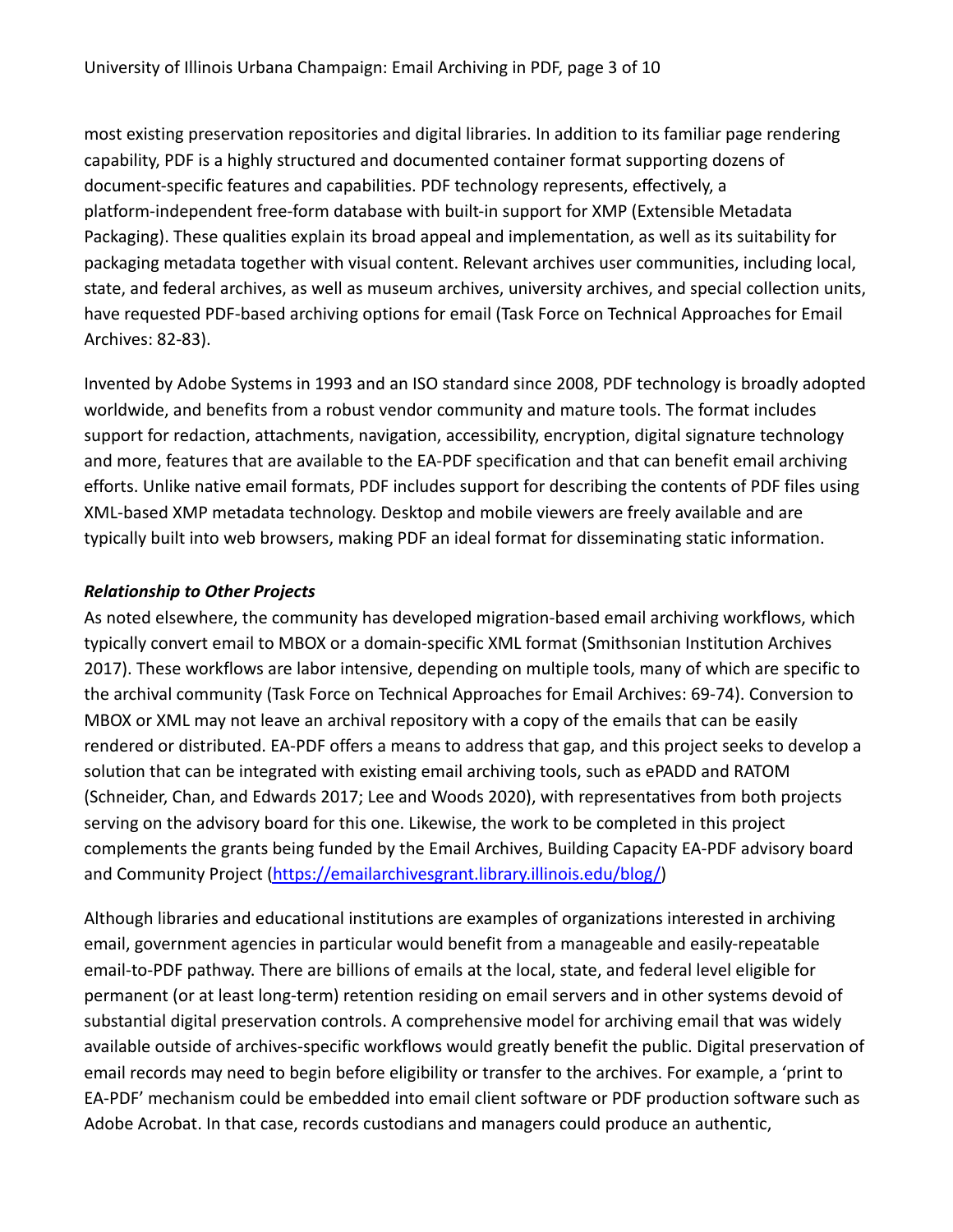preservation-ready email package with a few clicks of the mouse, or they could automate the process for large volumes of email. Providing a standard package and an easy creation mechanism for those providing public records through FOIA or other sunshine laws will aid in transparency and documentation of government actions, long before such records reach the archives.

# <span id="page-3-0"></span>**Project Design**

## <span id="page-3-1"></span>*Goals and Outcomes*

This project will produce three deliverables:

# **(1) An academic/industry partnership in the form of a PDF Association-hosted EA-PDF Liaison**

**Working Group.** As with other industry working groups that develop and support the ISO standards for PDF technology, such as PDF/A and PDF/UA, the PDF Association will provide a virtual work / meeting space for technical collaboration and engagement, including a listserv and administrative support, for development of the EA-PDF specification. The Liaison Working Group will be convened by Chris Prom, the Principal Investigator and Project Director on this grant. Its members will include the Project Co-investigator, PDF Association staff including Duff Johnson and Peter Wyatt, other industry representatives (the Liaison Working Group will be open to all PDF Association members), members of the advisory board for this project, and additional third parties invited by the Principal Investigator and convener. 1

**(2) Specification documents documenting the core functionality of the EA‐PDF format and the required functionality of creation and rendering applications, with the primary audience being software developers.** This includes several elements, first among them a detailed technical file format specification for EA-PDF. Developed within an industry-driven, consensus-based process occurring within the EA-PDF Liaison Working Group, the specification will fully describe file format features necessary to fully capture email messages using the EA-PDF format, aligned with the functional requirements defined in the previous phase of this project. The document will be authored in a manner consistent with other ISO-standardized PDF technologies such as PDF/A.

In addition, the EA-PDF Liaison Working Group will develop a document specifying processor requirements for EA-PDF viewing software along with guidance for implementers.<sup>2</sup> This document will include discussion of considerations and best practice as well as examples and fragments of PDF syntax.

 $1$  The project's advisory board represents a range of interests and technical or subject matter expertise that will contribute to the overall success of the EA-PDF specification development effort, including individuals from the academic, digital preservation, archival, government community, known to have particular interest in and/or expertise related to email, file formats, or digital preservation. Biographies for advisory board members are included in the supplementary materials to this application.

<sup>&</sup>lt;sup>2</sup> While EA-PDF files produced in accordance with the specification will render and be accessible in current PDF Readers (such as Adobe Acrobat Reader or those built into web browsers, the EA-PDF format will define additional functionality that can allowed for an enhanced rendering, browsing, and searching experience, emulating the typical experience of email in client software (EA-PDF Working Group 2021, 22-24).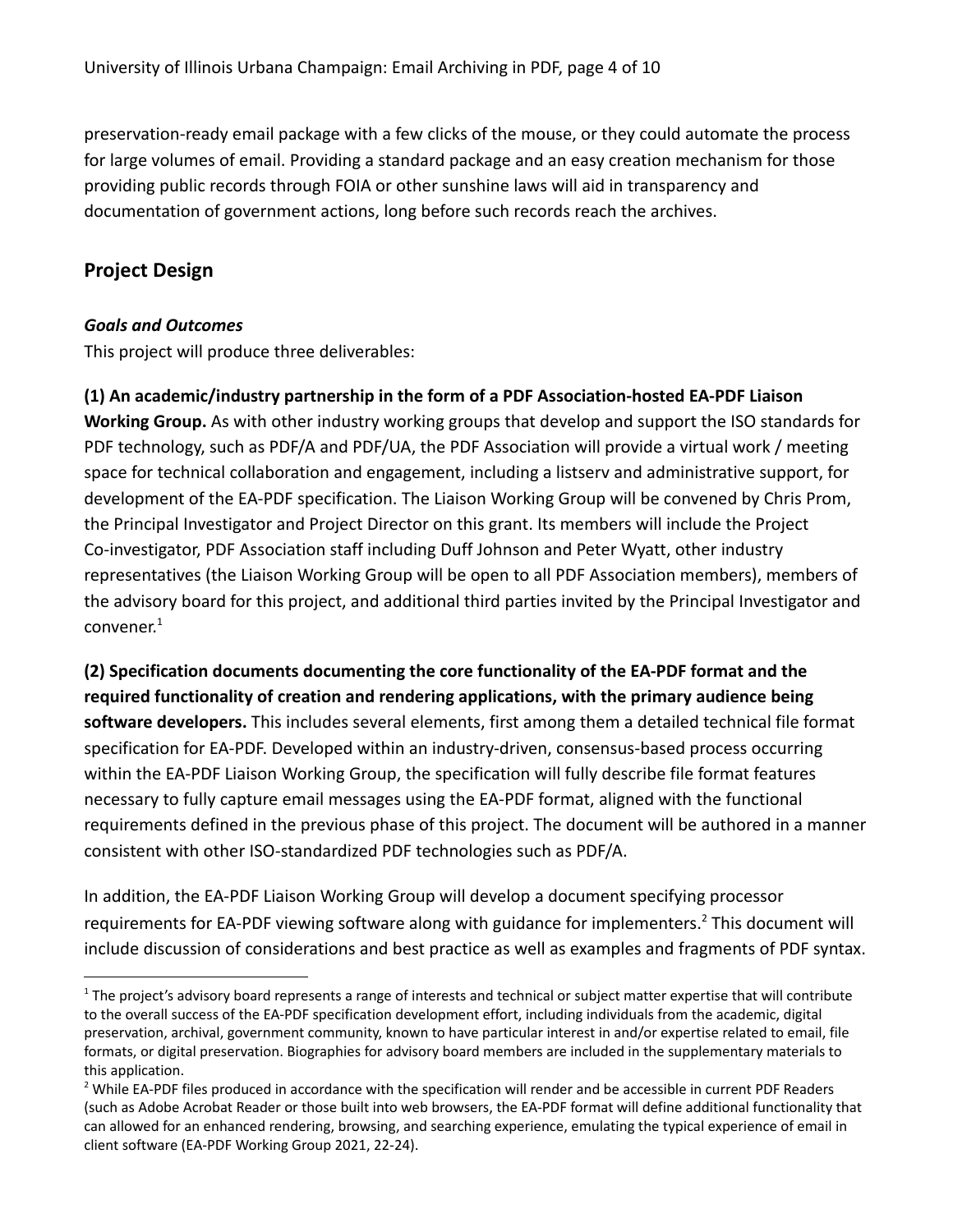As with the technical specification, this document will be authored with software developers as the primary audience, using language and syntax familiar to them.

While ISO standardization of the EA-PDF specification is not immediately contemplated, it is a long-term goal, for potential pursuit after working implementations of the standard have been developed and some degree of adoption and proven marketplace interest has been established.

**(3) An open-source proof‐of‐concept EA‐PDF writer hosted by the University of Illinois Library, maintained on GitHub and distributed under the MIT License.** This open-source tool will extend and **<sup>3</sup>** refine the DArcMail software, a project previously supported by IMLS, adding EA-PDF to the XML output that DArcMail already supports.<sup>4</sup> An EA-PDF Application Developer will be hired by the University of Illinois, and this individual will enhance DArcMail so that it produces EA-PDF output consistent with the specification described in section (2) above.

In order to assess and improve tool functionality, the tool will be shared in a public GitHub repository and the user interface will be hosted on a cloud platform (Amazon Web Services). This will provide a scalable means to test the conversion of MBOX files to EA-PDF format. The developer, advised by the PI and Library Information Technology staff, will install and optimize the tool for use in this way, as described in the technology plan that is included as an appendix to this narrative.

A testing rubric will be developed by the Principal Investigator, with input from the advisory board and Liaison Working Group. Through an interactive review process and under the direction of the co-Investigator, the EA-PDF Community Fellow will solicit and test email data from the collections of the University of Illinois Archives and also from the collections held by members of the project advisory board and other archives.<sup>5</sup> In addition, Illinois will endeavor to make a direct conversion service available, whereby advisory board members and others can self-convert email messages in a secure fashion, with the output returned directly to them, without any intervention by the University of Illinois staff. In this case, the EA-PDF Community Fellow (Graduate Assistant) will schedule meetings with advisors to assess results of the conversion process and report back to the EA-PDF Application Developer and the Liaison Working Group.

<sup>&</sup>lt;sup>3</sup> The MIT License is "a permissive free software license originating at the Massachusetts Institute of Technology (MIT) in the late 1980s. As a permissive license, it puts only very limited restrictions on reuse and has, therefore, high license compatibility." (MIT License 2021)

<sup>&</sup>lt;sup>5</sup> All email input and output will be transmitted, received, and processed only on secure servers managed by the University of Illinois Library's Infrastructure and Management Group. Files from non-Illinois institutions will only be made available to their owning institutions and in accordance with University of Illinois security policies. In addition, we will utilize non-disclosure agreements with institutions that request and require them, using either an agreement supplied by the owning institution or the University of Illinois, as appropriate to each circumstance. <sup>4</sup> According to the project website DArcMail is Python-based, platform-agnostic and easy to maintain. It has both a command line and a graphical user interface, powerful search and filtering options, which can perhaps be leveraged to add redaction to PDF output (Ferrante, 2018). It has been tested with large volumes of email and based on an assessment conducted by University of Illinois Library staff, could be run on a server to allow integration with other tools and services.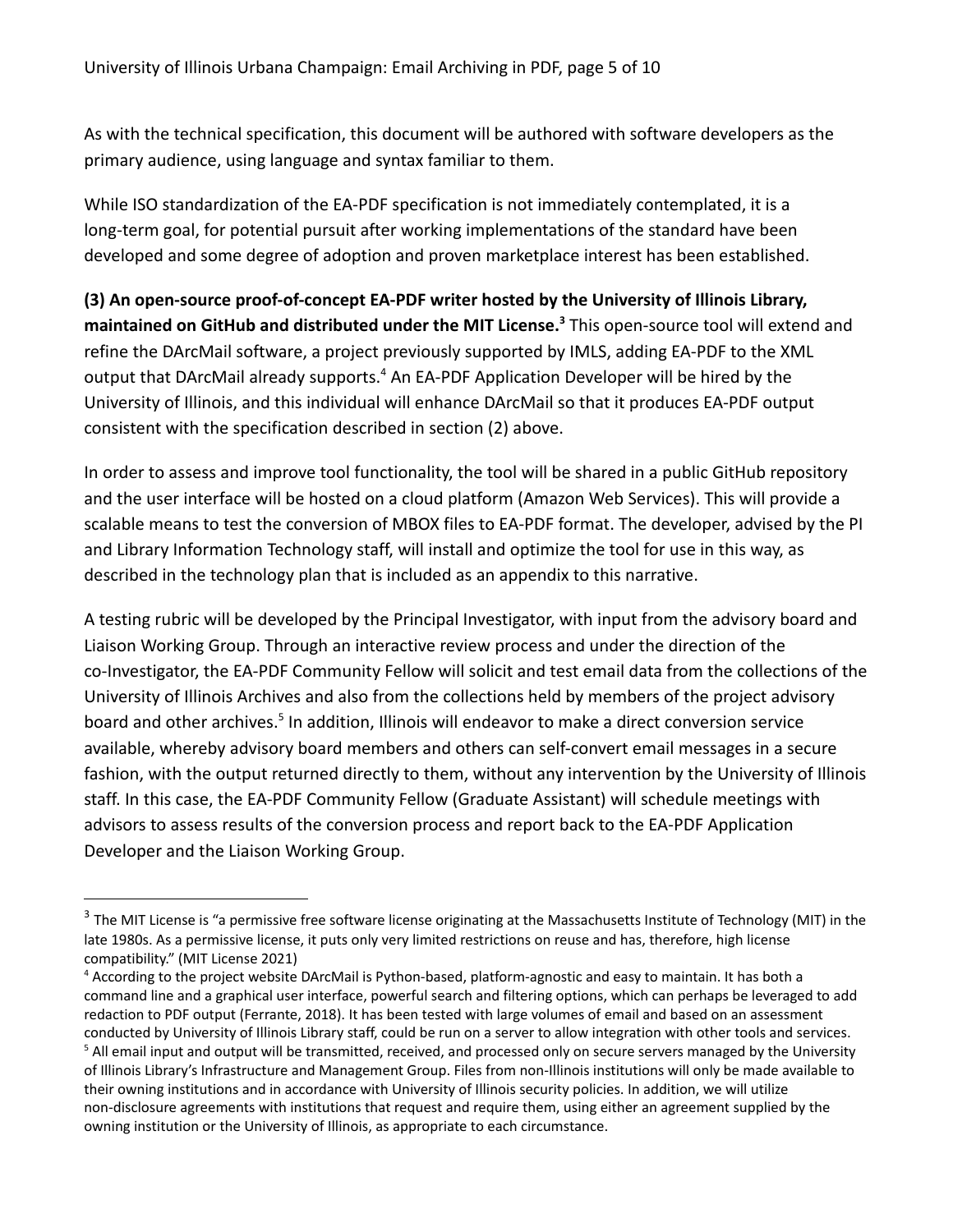### <span id="page-5-0"></span>*Focus on Collaboration*

The EA‐PDF specifications, tools, and partnerships developed under this grant would complement, not replace, existing investments in other email preservation projects, such as those hosted by Stanford University, Harvard University, the University of North Carolina, and the Smithsonian Institution. For example, implementation of the EA-PDF conversion tools will proceed from a baseline understanding of shared functional objectives represented in the complete EA-PDF specification. This will make it more likely that the proof-of-concept tool may be incorporated into diverse software applications, marking a great leap forward in the ability of archives to preserve and provide access to email, this most intractable of formats.

By engaging relevant communities of practice in government, academic, community, and museum archives, the project will successfully develop a complete technical specification for the EA-PDF file format, build an open source tool to produce valid EA-PDF files, and establish a sustainable partnership with industry members who are interested in developing their own implementations. Both during and following the project's conclusion, the EA-PDF Liaison Working Group will provide the archives and records management community a method to connect with those who develop PDF solutions and software to ensure that EA-PDF creation software is developed on a technically solid, well-documented basis. As such, one possible, even projected outcome of this grant is the availability of both open source and commercial options to produce EA-PDF files— a result that would certainly assist in the massive email management problem that governments, organizations, and individuals currently face.

Beyond the stakeholders represented in the project itself, the benefits of a documented, provenance-preserving, email-to-PDF pathway are not limited to government or academic archives but are applicable across every organization and individual relying on email for daily business. For these reasons, the project includes and is supported by a wide range of collaborators. Confirmed members of the advisory board include representatives the National Archives and Records Administration; the Library of Congress; the Smithsonian Libraries and Archives; Association of Tribal Libraries, Archives, and Museums; Council of State Archivists; Digital Preservation Coalition; North Carolina State Archives; State of Virginia Library; Harvard University; Williams College; Colgate College; Stanford University; University of Albany; and Columbia University.

#### <span id="page-5-1"></span>*Workplan*

This two-year project will include the following overlapping phases, as specified in the schedule of completion:

- 1. *Establish EA-PDF Liaison Working Group (EA-PDF Liaison Working Group).* Similar to other such technical collaboration and engagement efforts, the PDF Association will host a listserv and workspace including EA-PDF project staff, industry representatives, and archival advisors.
- 2. *Create a detailed technical specification for the EA-PDF file format.* Developed within an industry-driven, consensus-based process, the specification will describe file format features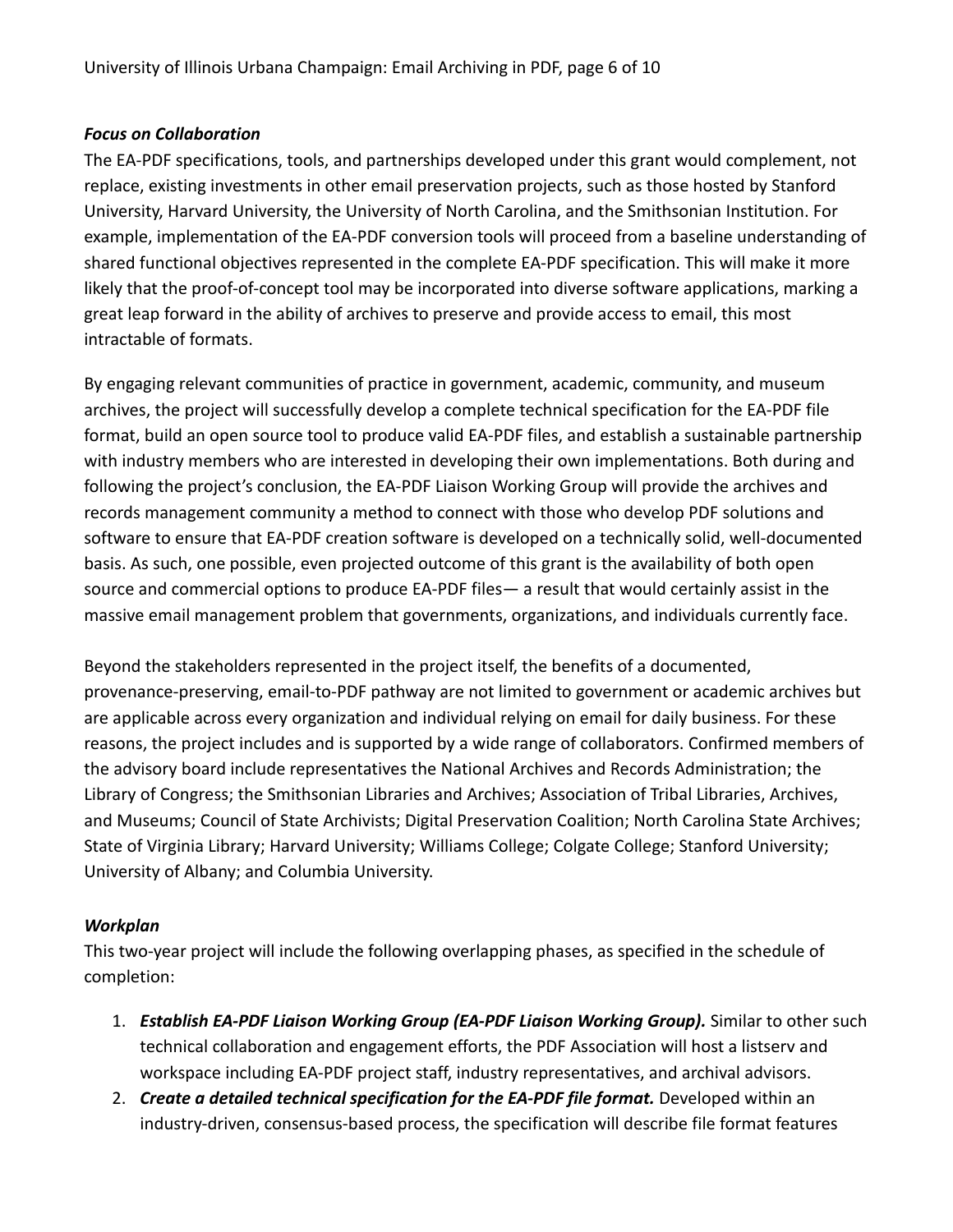necessary to fully capture email messages with relevant attributes using the PDF format consistent with the functional requirements defined in the previous phase of this project. The specification will be authored in a manner consistent with other ISO-standardized PDF technology standards like PDF 2.0 (ISO 32000-2), with software developers as primary audience.

- 3. *Develop an open-source proof of concept email-to-PDF writer*. This tool will implement the technical specification and produce files sufficient for its evaluation, testing, and validation. The software will extend the DArcMail open-source software, previously developed by the Smithsonian Institution, to create EA-PDF files. EA-PDF files will be viewable in existing PDF viewers while supporting a full-featured EA-PDF viewing, with an enhanced experience forthcoming in EA-PDF-specific viewers, to be developed after the file format has been fully specified and implemented. (EA-PDF Task Force 2021: 19-21).
- 4. *Establish requirements and guidance for EA-PDF viewer implementers.* The PDF Association's EA-PDF Liaison Working Group will define functional requirements for EA-PDF viewers that leverage the full feature set of the EA-PDF format, setting the stage for viewer applications to be developed under a future grant, or by members of the PDF Association who wish to market such tools.
- 5. *Refine specification and software.* While the Liaison Working Group validates and refines the specification based on implementer review and feedback, project staff at Illinois (Co-Investigator and EA-PDF Community fellow) will test the proof-of concept-tool by converting email collections from the University of Illinois, and other archives— the state, local government, university, museum, and community archives represented among the project advisors. $6$  Testing will verify that the output (a) conforms with the specification and associated PDF format requirements and (b) performs as expected in existing (legacy) PDF viewers. Copies of all converted documents will be supplied to owning institutions, for potential inclusion in processed collections under existing policies and in existing preservation systems. In addition, project staff and advisors will assess prospective integrations with other email archiving applications, such as ePADD or RATOM.
- 6. *Communicate and Disseminate.* Project PI and staff will partner with the PDF Association and project advisors to present findings and tools at appropriate fora, such as conferences and in publications. Industry members participating in or observing the EA-PDF Liaison Working Group will have the opportunity to assess ways in which the format and viewer specifications may be implemented within their respective commercial software packages. The PDF Association encourages developers to use the PDF Association's [Solution Agent](https://www.pdfa.org/solution-agent/), in order to solicit PDF Association members for OSS licensing of commercial tools. In addition, the Project Director will assess the feasibility for hosting an email-to-PDF conversion service within the "Medusa" repository (Rimkus 2013), which is currently being developed for consortial implementation.

<sup>&</sup>lt;sup>6</sup> Collections from the University of Illinois to be converted include administrative records and faculty papers including the email portions of the Charles P. Slichter Papers, Govindjee and Rajni Govindjee Papers, Michael Stern Hart Papers, and Carl Woese Papers, documenting fields such as scientific discovery and open access publishing.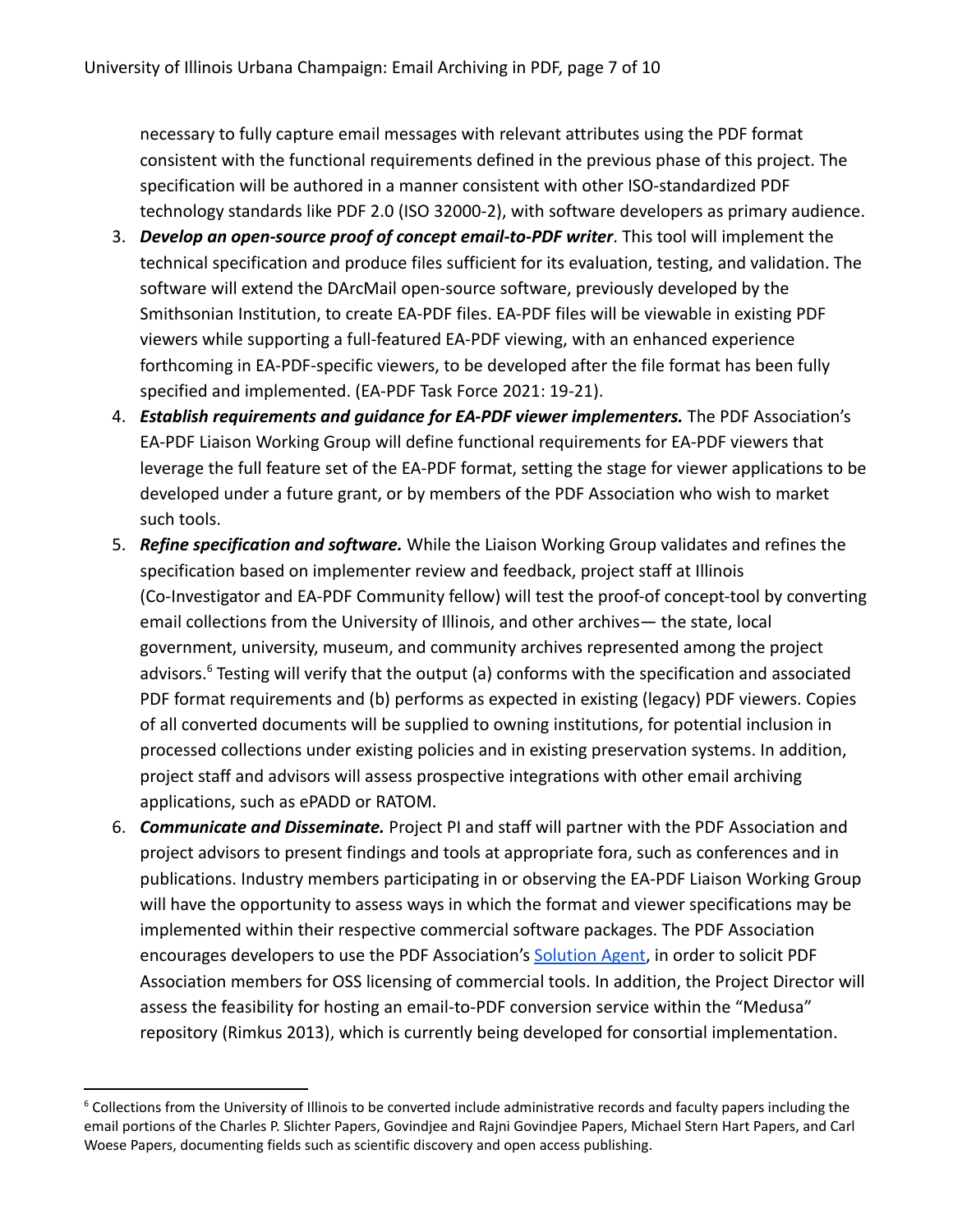### <span id="page-7-0"></span>*Success Indicators*

The following factors are a non-exclusive list of criteria that, when met, would indicate that project goals have been achieved. They will be used to judge the overall success of the project and will be monitored and reported by the Project Director throughout the entirety of the project.

- Completion and publication of specification and requirements documents on timeline provided in schedule of completion.
- Demonstration of MBOX  $\rightarrow$  EA-PDF  $\rightarrow$  MBOX conversion with no loss of fidelity.
- EA-PDF implementation in DArcMail is incorporated into a supported repository infrastructure or processing workflow, at the University of Illinois and other repositories.
- Digital Preservation and software development community members contribute to DArcMail code development via GitHub.
- One or more advisory board members commits to in-house testing of the EA-PDF implementation in DArcMail

In addition, the project includes aspirational, but tangible goals, to see wide implementation of the standard. The following actions can be used to assess this overarching goal:

- PDF Association members vote to publish the EA-PDF specification and associated materials as "industry supported" content available from pdfa.org.
- One or more PDF Association members announces current or planned support for EA-PDF in their open source and/or commercial software offerings.

# <span id="page-7-1"></span>**Diversity Plan**

The University of Illinois and this project are committed to an environment that welcomes, cultivates, values, respects and supports the differences between and unique contributions that all people and groups bring to society. This project will include archives, collections, and staff members who reflect a wide range of experiences, backgrounds, and perspectives. There are three core elements to this overall commitment:

*(1) Diversity in staffing***.** The Principal Investigator and Project Director will seek to recruit and mentor an EA-PDF Community Fellow (graduate assistant) who will advance the University of Illinois' commitments to diversity, equity and inclusion. The position is located in the Office of Digital Strategies, which has an established track record of providing meaningful professional training experience, mentoring, and helping students find appropriate post-graduation placements. For example, the office is currently mentoring two students of color, each of whom have been awarded external fellowships supporting students are advancing the profession's diversity. We seek to continue that track record with this project. Accordingly, we have structured the project so that the student (under appropriate mentorship) is highly visible with the Liaison Working Group and the archival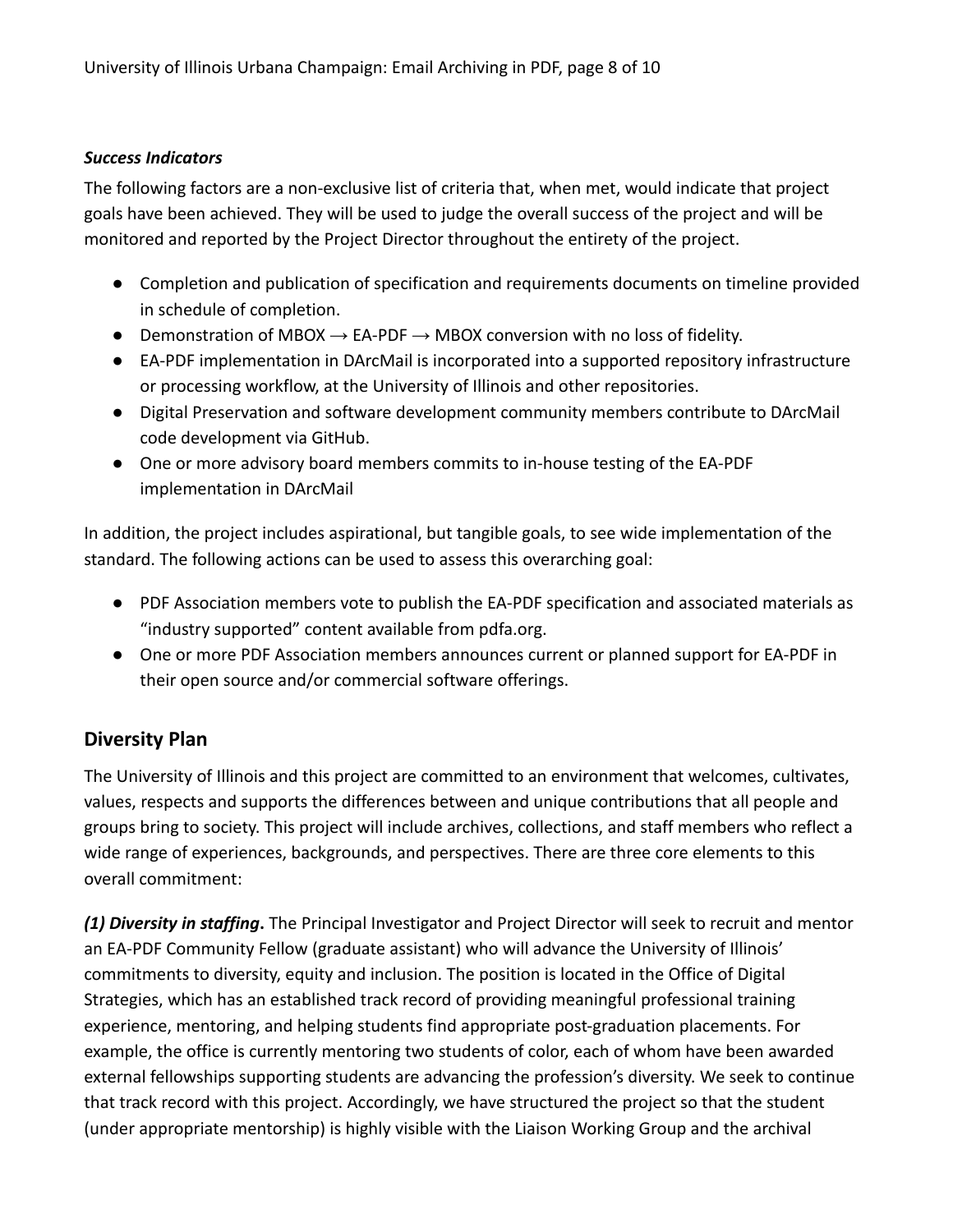community. For example, project funds will support the incumbent's travel to conferences to present project outcomes.

*(2) Diversity in Partnerships.* We will make a special effort to ensure that the specification development and testing process includes contributions from groups who have historically been subject to discrimination or exclusion from technical projects like this one. Specifically, we will work with the Association of Tribal Libraries, Archives, and Museums to identify and foster reciprocal relationships, so that we can learn alongside indigenous communities that hold email archives. In return, the project, may benefit the tribes (and other community archives) by demonstrating clear preservation pathways that jibe with their existing infrastructures. Our work will build on the principles driving a recently announced grant project relating to Native American Oral Histories held by the University of Illinois (Piwowarczyk 2021). For the EA-PDF project, the President and CEO of ATALM has agreed to help and support tribal connections, deepening the University's engagement in the process of healing relationships that were broken as a result of past actions (Witmer 2020). Advisory Board member Jessika Drmacich (Archivist at Williams College), notes that email collecting is an inclusionary process. In her case, it connects multiple people to an organization and email archiving is part of the Williams College DEI initiatives. An email-to-PDF pathway would regularize collecting from many organizations, committees, student groups, people, and other sources.

*(3) Diversity in Access.* The outputs of the conversion process will expand collection access to people of many different backgrounds and identities. The average person probably does not have the software available to read and access MBOX files in a secure fashion. They would need to import email archives into their own server or client, an action that would (at best) make them uncomfortable or (at worst) open a gaping security risk. Having a permanent archival solution like EA-PDF creates broader equity of access to essential records. Allowing people to use the technology they already have in hand and that supports accessibility practices increases their ability to audit (e.g. see more metadata) in email records. Features like these can use records and contribute to citizen engagement and confidence in the public record. For example, EA-PDF provided via freedom of information requests would preserve essential system metadata, so that and be more accessible than current formats, allowing diverse populations to authenticate public records and to have confidence in their right to know.

# <span id="page-8-0"></span>**National Impact**

In short, IMLS investment in this project will have a disproportionately large and welcome influence in helping government agencies, libraries, archives, museums, and businesses preserve and provide access to email archives. This project's tripartite result will open and hold a space that is needed for transformational change in email archiving. Patterned on the process that supports other PDF subset formats such as PDF/A (ISO 19005-4) and PDF/UA (ISO 14289), the EA-PDF specification will offer a shared understanding for the development of both open-source and commercial software, engaging real-world email archiving applications. This work will complement and extend existing archiving approaches for email, such as the ePADD and RATOM projects. It will provide an industry-supported